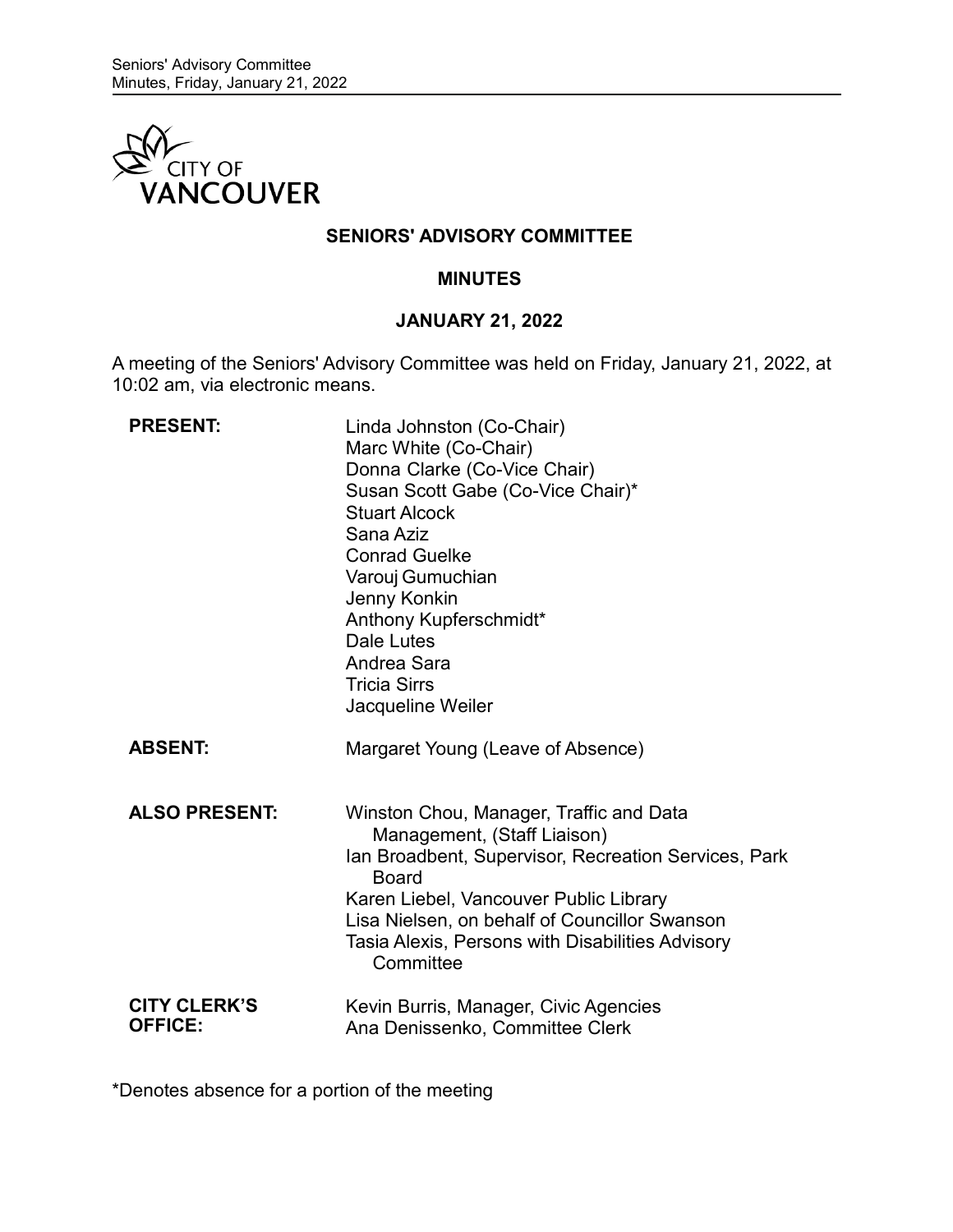## **WELCOME**

Co-Chair Johnston called the meeting to order and acknowledged we are on the unceded territories of the Musqueam, Squamish, and Tsleil-Waututh Nations.

### **Leave of Absence Requests**

MOVED by Conrad Guelke SECONDED by Donna Clarke

> THAT the Seniors' Advisory Committee approve a Leave of Absence Request for Margaret Young.

CARRIED UNANIMOUSLY (Susan Scott Gabe and Anthony Kupferschmidt absent for the vote)

## **1. Matters Adopted on Consent**

MOVED by Dale Lutes SECONDED by Varouj Gumuchian

> THAT the Seniors' Advisory Committee approve the Consent Agenda for January 21, 2022, meeting as circulated, including Approval of Minutes from November 19, 2021 Regular Meeting, Vancouver Public Library Report, Revised Age-Friendly Motion Submitted to Council, and Housing Committee Minutes.

CARRIED UNANIMOUSLY

(Susan Scott Gabe and Anthony Kupferschmidt absent for the vote)

## **2. Councillors' Updates**

None.

## **3. Liaison Reports**

Submitted in writing prior to the meeting (appended).

## **4. Update on Age Friendly Motion Councillor Engagement, Community Engagement, Speakers**

Co-Chair White updated the Committee on the motion "Advancing Efforts for an Age-Friendly City of Vancouver," (Member's Motion B.7) which received endorsement from 32 organizations and 4 Advisory Committees.

Following discussion, it was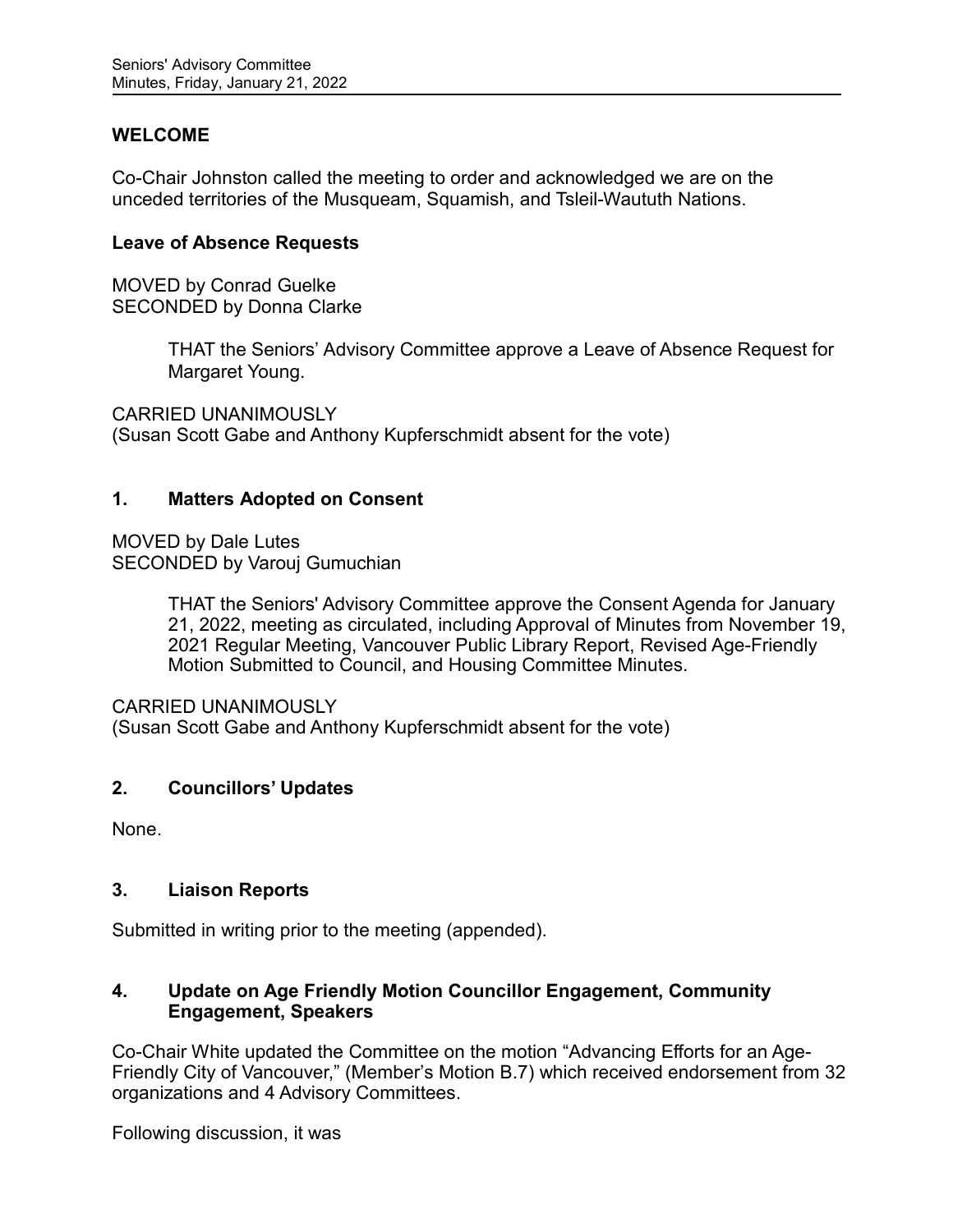#### MOVED by Jacqueline Weiler SECONDED by Donna Clarke

THAT the Seniors' Advisory Committee endorse Co-Chair Marc White to speak at Council on behalf of the Committee, regarding the above-named motion.

## CARRIED UNANIMOUSLY

## **5. Committee Reports and Discussion**

### *a) Planning and Operations*

Co-Chair Johnston provided updates on implemented action items and outlined the following issues to be addressed:

- Working together with the Persons with Disabilities Advisory Committee on addressing issues with pathways in snowfall conditions;
- Working with Persons with Disabilities Advisory Committee and City of Vancouver staff on public communication strategy for malfunctioning elevators.

Co-Chair Johnston also suggested a study on the impact changes to the role of volunteers due to technology requirements, COVID and downloading of more administrative tasks are having on volunteers who are older persons or elders. .

## *b) Community Services and Programs*

Andrea Sara provided the following updates from the Transportation, Accessibility and Mobility Subcommittee:

- Crafting engagement strategy for the spring;
- Emergency transportation for climate events;
- Translink paused bus stop cuts in Grandview-Woodland area and would like to discuss it with the Subcommittee.

Susan Scott Gabe introduced the detailed work plan for Task Group A.

Conrad Guelke provided updates on the work of the Task Group B:

• Connected with Planning, Urban Design and Sustainability staff, and suggested to discuss a forum: "Seniors understanding and preparing for Vancouver's Climate Future."

Donna Clarke informed the Committee that Renfrew Collingwood Seniors Society received a grant for developing a Emergency Support Framework for Seniors.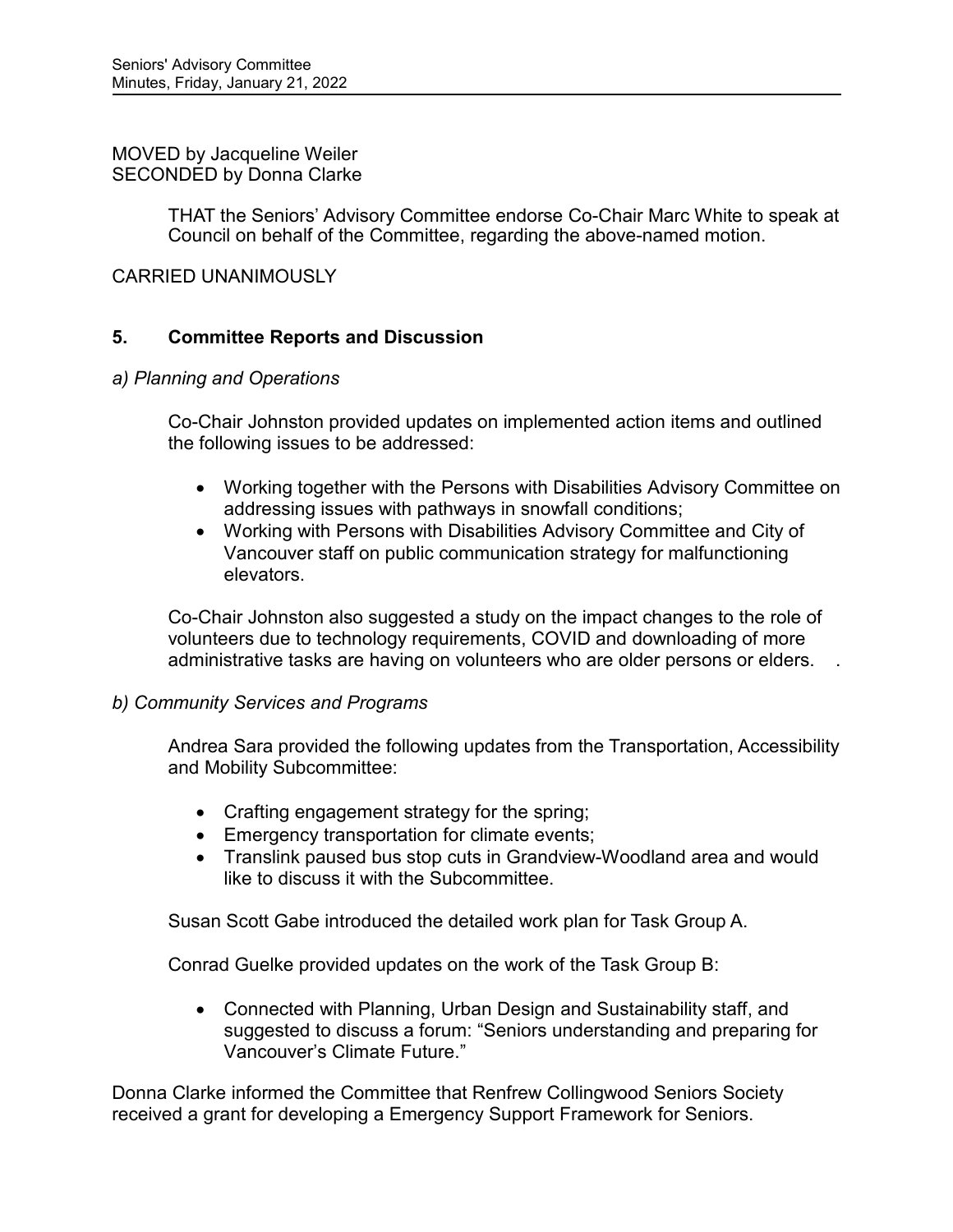The intent is to work with community based seniors organizations, SAC sub-committee CC&EP committee, VEMA Resilient Neighbourhoods, to collect, synthesize and disseminate resources.

The grant outline with outcomes will be circulated to the Seniors' Advisory Committee members in the near future.

## MOVED by Conrad Guelke SECONDED by Varouj Gumuchian

THAT the Seniors' Advisory Committee endorse planned Forums on Foods Security and Climate Emergency Preparedness, a three part online-event that would lead to recommendations in collaboration with the City of Vancouver.

## CARRIED UNANIMOUSLY

## c) *Housing*

Co-Chair White updated the Committee on primary objectives and milestones of the Housing Subcommittee:

• 2022 data collection, research, and sharing; identifying housing needs related to older persons and elders.

## **6. New Business**

MOVED by Dale Lutes SECONDED by Jacqueline Weiler

> THAT the Seniors' Advisory Committee approves the 2022 meeting schedule below.

## CARRIED UNANIMOUSLY

| <b>Month</b> | Day | Time     | <b>Meeting Type</b>    | Online/Hybrid |
|--------------|-----|----------|------------------------|---------------|
| January      | 21  | 10:00 AM | <b>Regular Meeting</b> | Hybrid        |
| February     | 18  | 10:00 AM | <b>Working Session</b> | Online        |
| March        | 11  | 10:00 AM | <b>Regular Meeting</b> | Hybrid        |
| April        | 8   | 10:00 AM | <b>Working Session</b> | Online        |
| May          | 20  | 10:00 AM | <b>Regular Meeting</b> | Hybrid        |
| June         | 17  | 10:00 AM | <b>Working Session</b> | Online        |
| July         | 15  | 10:00 AM | <b>Regular Meeting</b> | Hybrid        |
| August       | 19  | 10:00 AM | <b>Working Session</b> | Online        |
| September    | 16  | 10:00 AM | <b>Regular Meeting</b> | <b>Hybrid</b> |
| October      | 21  | 10:00 AM | <b>Working Session</b> | Online        |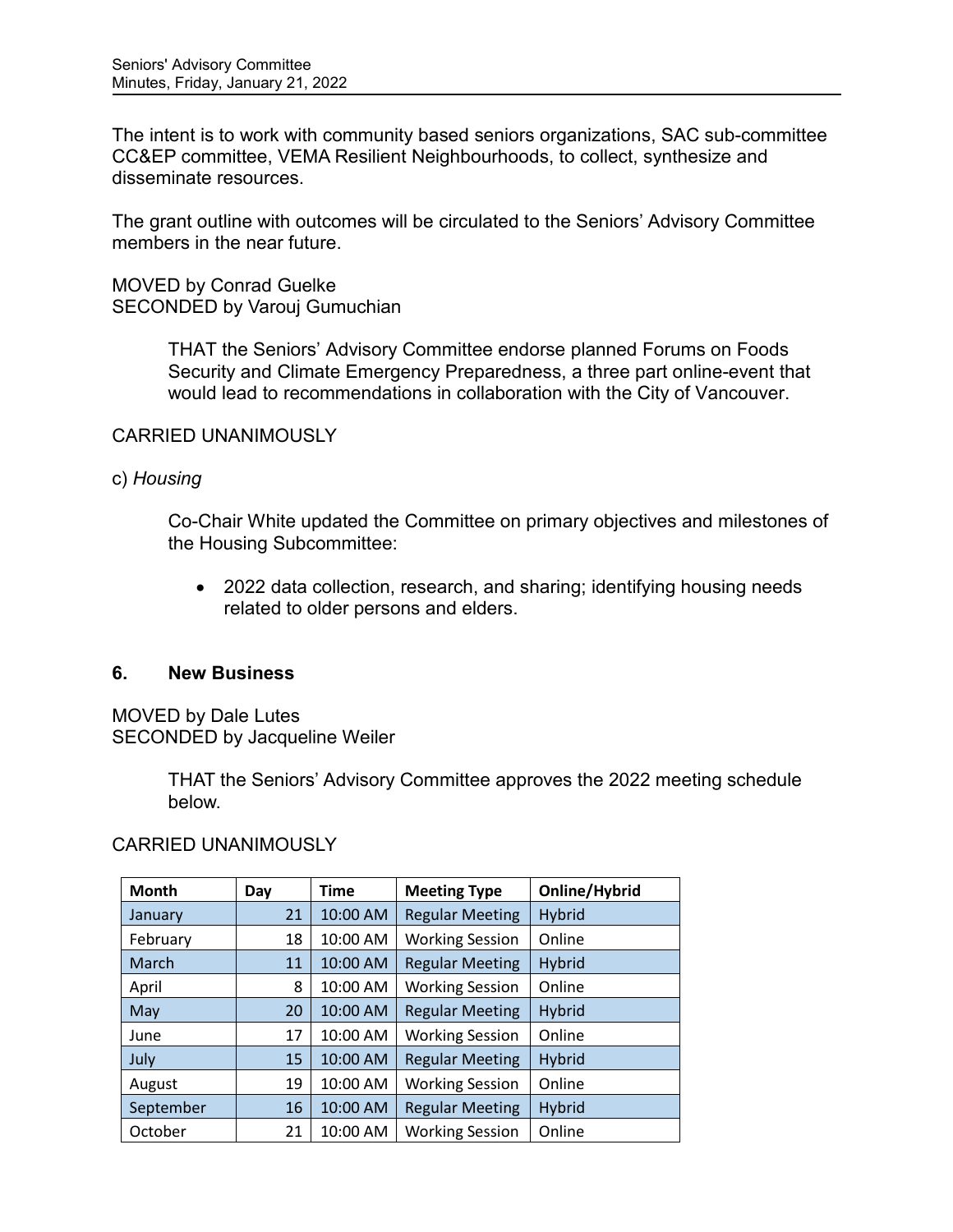Regular meetings will be clerked by the Committee Clerk for the public record.

The Manager, Civic Agencies, updated the Committee on the Advisory Body Review and Improvement Report.

### **ADJOURNMENT**

MOVED by Dale Lutes SECONDED by Andrea Sara

THAT this meeting be adjourned.

CARRIED UNANIMOUSLY

## **Next Meeting:**

| DATE:  | Friday, March 11, 2022 |
|--------|------------------------|
| TIME:  | $10 \text{ am}$        |
| PLACE: | TBD.                   |

The Committee adjourned at 11:50 pm.

\* \* \* \*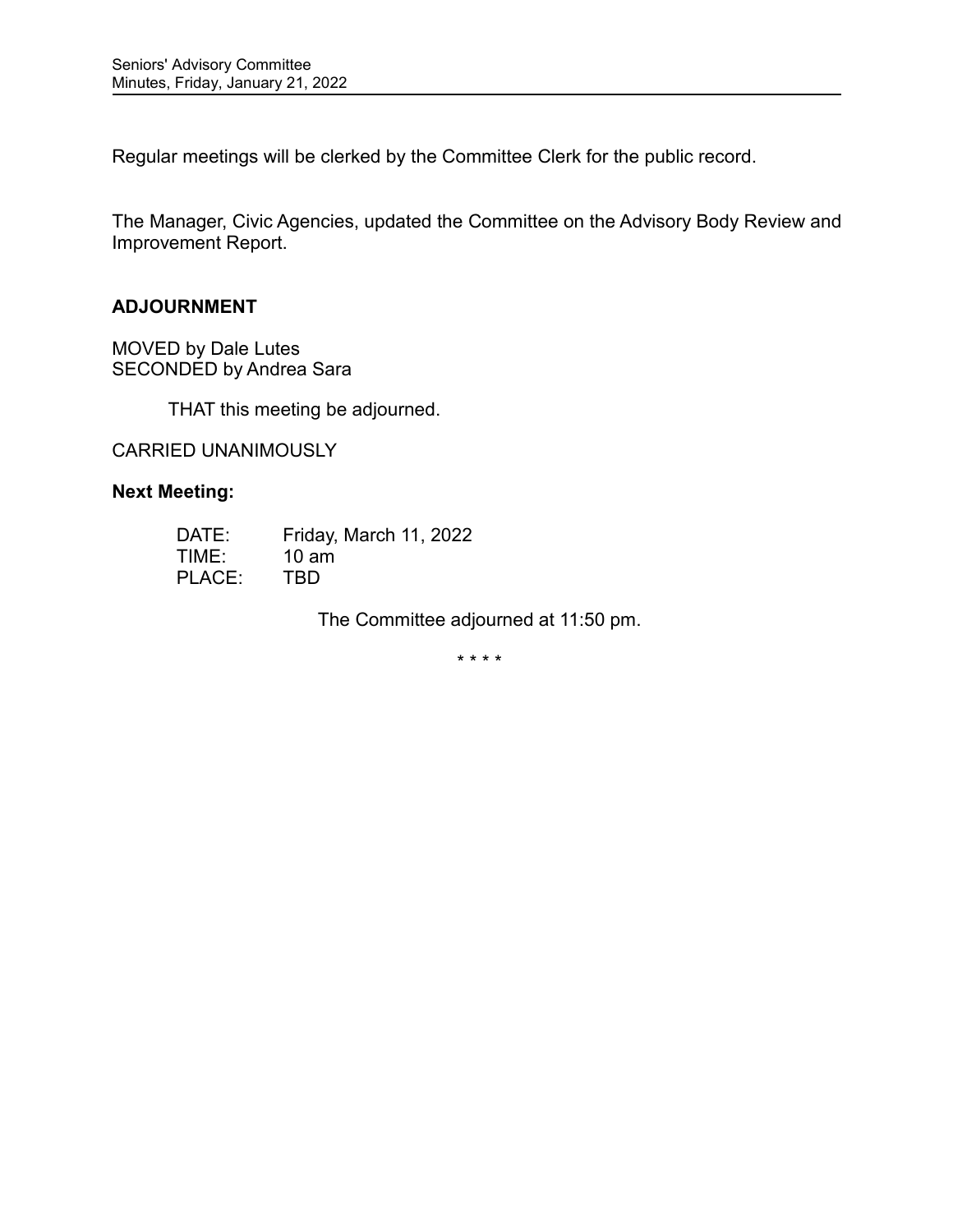# **Vancouver Public Library Update, Karen Liebel, Coordinator, Accessible Services**

Thank you for the opportunity to share information about what's happening at Vancouver Public Library this month.

With the current health orders, VPL has reintroduced additional safety measures as a precaution against the spread of the latest COVID variant. With the colder temperatures, we are aware library branches serve as a warming location throughout the day and therefore has no occupancy limitations. All currently-working VPL staff meet the vaccination requirements approved by the Library Board in late 2021.

Previously I shared that in-person programming would be increased in early 2022. However, due to the current health orders, programming is scaled back to online-only programs to help minimise spread of the latest variant until at least January 31. There will be a reassessment in late January pending improvement to the numbers of infections and hospitalisations, and changes to the current health orders.

Public meeting rooms are available for use for free in the Central branch. The rooms on Levels 4, 5 and 6 are bookable on the day of use; first come, first served.

https://www.vpl.ca/location/central-library

A fun program we've been running quietly since 2021 is Caring Cards, which allows the general public to bring in or create an anonymous, glitter-free card to be included in deliveries to our Accessible Services patrons, who may be isolated. Branch locations have additional information.

Upcoming [programs](https://vpl.bibliocommons.com/events/search/index) may be of interest. These are programs that may be of particular interest to [Seniors:](https://vpl.bibliocommons.com/events/search/fq=audiences:(53c940484246f6147c000013))

The listings will indicate if the event is online or in-person (please note: all are currently online only).

- [Personal Empowerment: Managing Your](https://vpl.bibliocommons.com/events/61d510b566e3c03600e6e72f) Mental Health in Uncertainty Monday, January 24: 3:30-5:00pm – Learn how to deal with the stresses in an uncertain time. Online by Zoom
- [ESL Conversation Practice](https://vpl.bibliocommons.com/events/61b920f933f5d02800a2edeb) Wednesdays  $11:00$ am- $12:00$ pm This weekly online conversation allows participants to practice their language skills in a supportive and casual way. Online by Zoom.
- [Simplify Weekly Meal Planning](https://vpl.bibliocommons.com/events/61bb81cb3148572f005527b0) Tuesday, January 25: 11:00am-12:00pm The class will cover ways to creatively stretch meals over multiple days and simple strategies that work for all budgets. Online by Zoom.
- [In the Golden Age of Surveillance, Can Privacy Laws Save Us?](https://vpl.bibliocommons.com/events/61ccd4e53148572f00568d5c) Wednesday, January 26: 1:00-2:30pm –Tamir Israel, the staff lawyer for the Samuelson-Glushko Canadian Internet Policy & Public Interest Clinic, will be in conversation with Andrew Clement, host of the CFE Taming Big Tech series and Professor Emeritus at University of Toronto's Faculty of Information. Online by Zoom.
- [Meditative Drawing Basics](https://vpl.bibliocommons.com/events/61c240e58a5e404100b752fc) Wednesday, January 26: 12:00-1:00pm Join this free mental wellness program where we explore the art of drawing as a form of mindfulness. Online by Zoom.
- [Let's Talk: Self-Learning](https://vpl.bibliocommons.com/events/61b93b2b8a5e404100b69d80) Monday, January 31: 11:00am-12:00pm Join this discussion about what makes successful self-learning and learn about library resources to help you expand your knowledge on a range of subjects. Online by Zoom.
- [Lunar New Year: The Secret of the Red Envelopes](https://vpl.bibliocommons.com/events/61d8971b66e3c03600e73b46) Thursday, February 3: 6:30- 7:30pm – Learn how to shape red envelopes for Lunar New Year with Jeffrey Wong, and listen to Doris Chow talk about common Lunar New Year traditions. Online by Zoom.